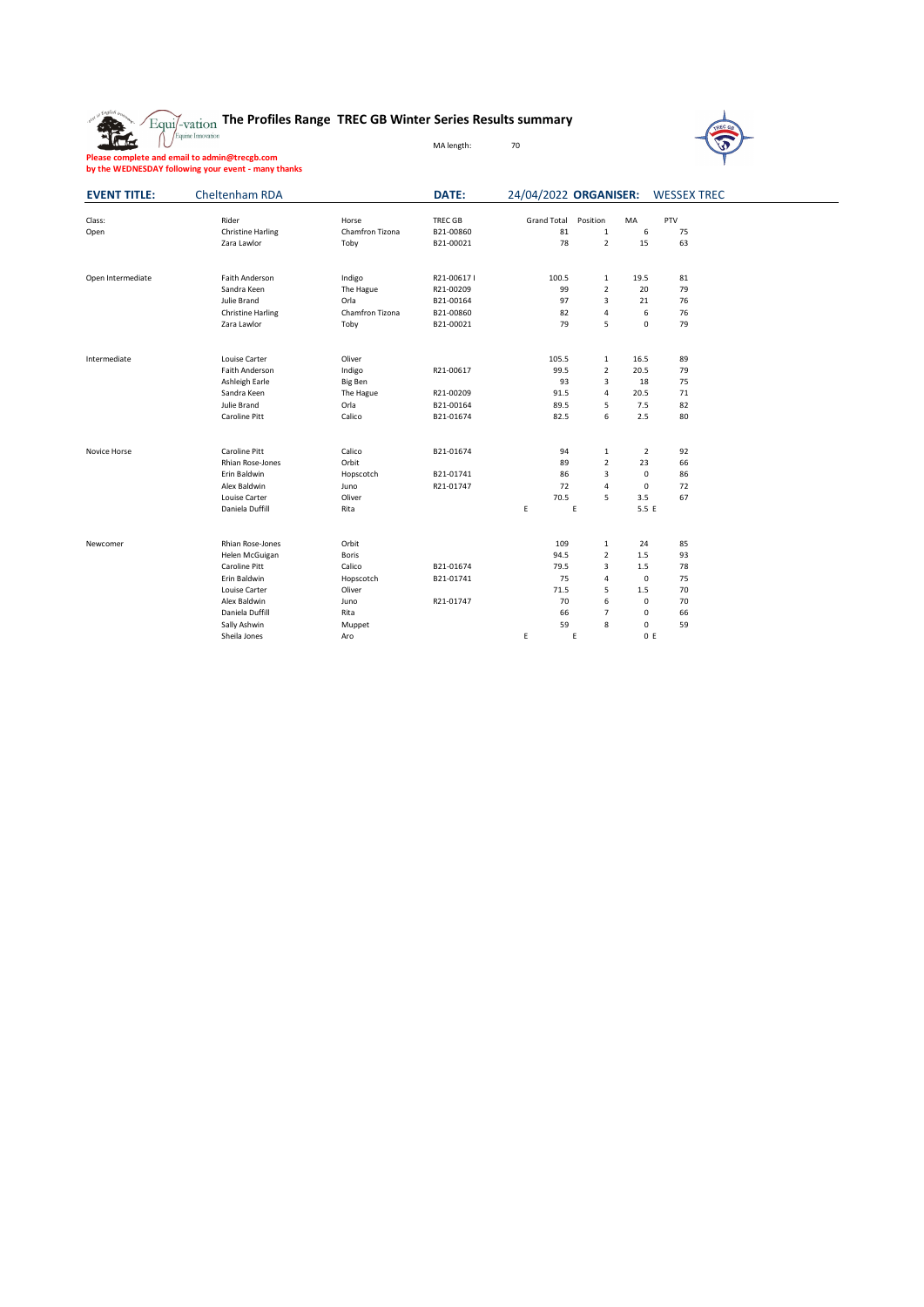| a English <sub>trop</sub> | Equi/-vation                        | The Profiles Range TREC GB Winter Series Class summary |              |                        |                            |                       |               |       |                                          |                    |                     |        |      |                                 | TREC G       |                 |
|---------------------------|-------------------------------------|--------------------------------------------------------|--------------|------------------------|----------------------------|-----------------------|---------------|-------|------------------------------------------|--------------------|---------------------|--------|------|---------------------------------|--------------|-----------------|
| <b>EVENT TITLE:</b>       | Equine Innovation<br>Cheltenham RDA |                                                        | <b>DATE:</b> |                        |                            | 24/04/2022 ORGANISER: |               |       |                                          | <b>WESSEX TREC</b> |                     |        |      |                                 |              |                 |
| <b>Class:</b>             | <b>Open</b>                         |                                                        |              |                        |                            |                       |               |       |                                          |                    |                     |        |      |                                 |              |                 |
| <b>RIDER</b>              | TREC GB NO                          | HORSE (very important) 3                               | Low branches | <b>Kinhanear steps</b> | eramble tangle<br>Neckrein | LED COrridor          | LED rein back | Mount | Deductions for circling<br>Path crossing |                    | PTV<br><b>TOTAL</b> | CANTER | WALF | <b>MA</b><br><b>TOTAL TOTAL</b> | <b>GRAND</b> | $\circ^{\circ}$ |
|                           |                                     |                                                        |              |                        |                            |                       |               |       |                                          |                    |                     |        |      |                                 |              |                 |
| <b>Christine Harling</b>  | B21-00860                           | Chamfron Tizona                                        | 10           |                        |                            |                       |               |       |                                          |                    |                     |        |      |                                 | 81           |                 |
| Zara Lawlor               | B21-00021                           | Toby                                                   | 10           |                        |                            | 10                    |               |       |                                          |                    | 63                  |        |      | 15                              | 78           |                 |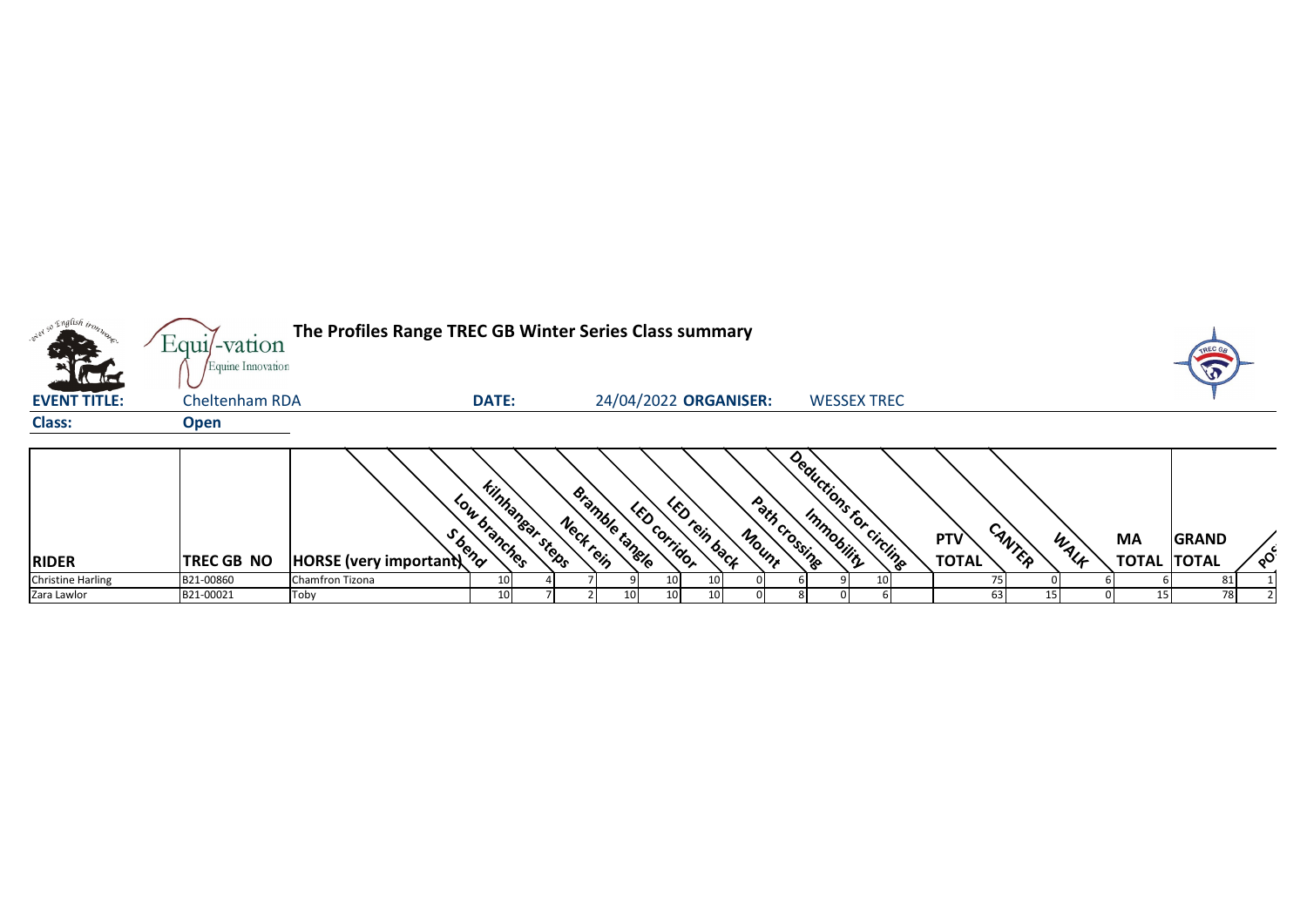| onel so English trons.   | $Equi$ -vation<br>Equine Innovation | The Profiles Range TREC GB Winter Series Class summary                     |              |            |          |                    |       |                             |    |          |                          |                            |        |      |                                 | TREC G<br>W  |                 |
|--------------------------|-------------------------------------|----------------------------------------------------------------------------|--------------|------------|----------|--------------------|-------|-----------------------------|----|----------|--------------------------|----------------------------|--------|------|---------------------------------|--------------|-----------------|
| <b>EVENT TITLE:</b>      | Cheltenham RDA                      |                                                                            | <b>DATE:</b> |            |          |                    |       | 24/04/2022 ORGANISER:       |    |          | <b>WESSEX TREC</b>       |                            |        |      |                                 |              |                 |
| <b>Class:</b>            | <b>Open Intermediate</b>            |                                                                            |              |            |          |                    |       |                             |    |          |                          |                            |        |      |                                 |              |                 |
| <b>RIDER</b>             | TREC GB NO                          | <b>Kinhanear steps</b><br>Low branches<br><b>HORSE</b> (very<br>important) |              | Immobility | Corridor | <b>Liberal Car</b> | Mount | Bramble tangle<br>Rein back |    | Nectrein | Deductions for circlings | <b>PTV</b><br><b>TOTAL</b> | CANTER | WALK | <b>MA</b><br><b>TOTAL TOTAL</b> | <b>GRAND</b> | $\circ^{\circ}$ |
| <b>Faith Anderson</b>    | R21-006171                          | Indigo                                                                     |              |            | 10       | 10                 |       | 10                          | 10 |          |                          | 81                         | 15     | 4.5  | 19.5                            | 100.5        |                 |
| Sandra Keen              | R21-00209                           | The Hague                                                                  | 10           |            | 10       | 10                 |       | 10                          |    |          |                          | 79                         | 15     |      | 20                              | 99           |                 |
| Julie Brand              | B21-00164                           | Orla                                                                       |              |            | 10       | 10                 |       |                             |    |          |                          | 76                         | 15     |      | 21                              | 97           |                 |
| <b>Christine Harling</b> | B21-00860                           | Chamfron Tizona                                                            |              |            | 10       | 10                 |       |                             |    | 10       |                          | 76                         |        |      |                                 | 82           |                 |
| Zara Lawlor              | B21-00021                           | Toby                                                                       |              |            |          | 10                 |       |                             |    | 10       |                          | 79                         |        |      |                                 | 79           |                 |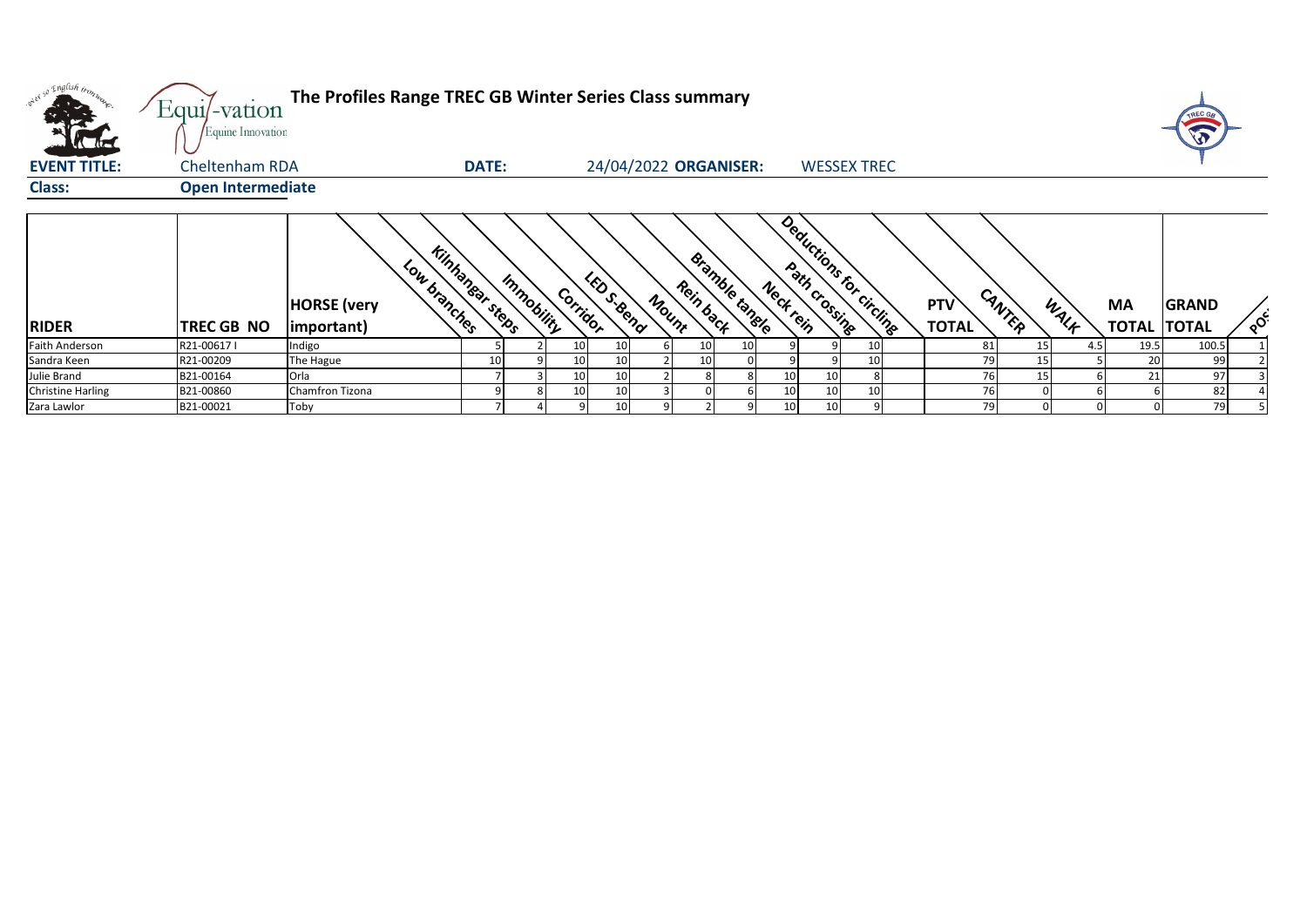| onel so English tronz | Equi/-vation<br>Equine Innovation | The Profiles Range TREC GB Winter Series Class summary |              |                 |          |                       |                 |                 |                                    |    |                          |                     |        |      |                                 | TREC GA      |          |
|-----------------------|-----------------------------------|--------------------------------------------------------|--------------|-----------------|----------|-----------------------|-----------------|-----------------|------------------------------------|----|--------------------------|---------------------|--------|------|---------------------------------|--------------|----------|
| <b>EVENT TITLE:</b>   | Cheltenham RDA                    |                                                        | <b>DATE:</b> |                 |          | 24/04/2022 ORGANISER: |                 |                 |                                    |    | <b>WESSEX TREC</b>       |                     |        |      |                                 |              |          |
| <b>Class:</b>         | <b>Intermediate</b>               |                                                        |              |                 |          |                       |                 |                 |                                    |    |                          |                     |        |      |                                 |              |          |
| <b>RIDER</b>          | <b>TREC GB NO</b>                 | Mount<br><b>HORSE</b> (very<br>important)              | S bend       | Path crossing   | Corridor | Bramble Tangle        | Rein Back       | Inmmobility     | <b>Kinhangar steps</b><br>Neckrein |    | Deductions for circlings | PTV<br><b>TOTAL</b> | CANTER | WALK | <b>MA</b><br><b>TOTAL TOTAL</b> | <b>GRAND</b> | $\delta$ |
| Louise Carter         |                                   | Oliver                                                 |              | 10 <sup>1</sup> |          | 10                    | 10 <sup>1</sup> |                 | 10                                 | 10 |                          | 89                  | 15     | 1.5  | 16.5                            | 105.5        |          |
| <b>Faith Anderson</b> | R21-00617                         | Indigo                                                 |              |                 |          | 10                    | 8               |                 | 10                                 |    |                          | 79                  | 15     | 5.5  | 20.5                            | 99.5         |          |
| Ashleigh Earle        |                                   | <b>Big Ben</b>                                         |              |                 |          |                       |                 | 10 <sup>1</sup> | 10                                 |    |                          | 75                  | 13     |      | 18                              | 93           |          |
| Sandra Keen           | R21-00209                         | The Hague                                              | q            |                 |          | 10                    |                 |                 | 10                                 |    |                          | 71                  | 15     | 5.5  | 20.5                            | 91.5         |          |
| Julie Brand           | B21-00164                         | Orla                                                   |              |                 |          | 10                    | 10 <sup>°</sup> |                 | 10                                 | 10 |                          | 82                  |        | 7.5  | 7.5                             | 89.5         |          |
| Caroline Pitt         | B21-01674                         | Calico                                                 | 10           |                 |          | 10                    | 10 <sup>1</sup> |                 | 10                                 |    |                          | 80                  |        | 2.5  | 2.5                             | 82.5         |          |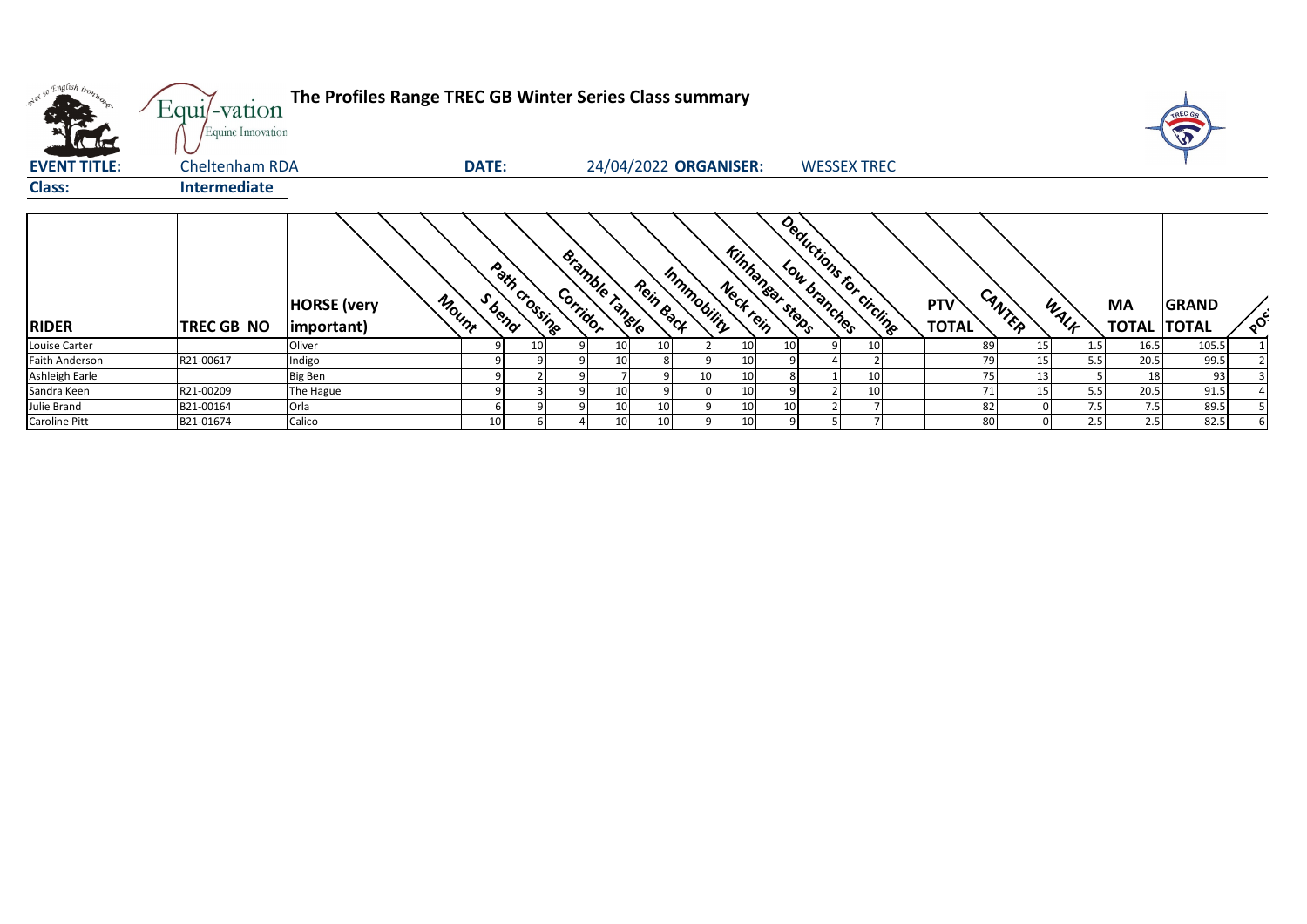| onel so English trong<br><b>ACTES</b> | $Equi$ -vation<br>Equine Innovation | The Profiles Range TREC GB Winter Series Class summary |                                                  |          |                        |                       |                        |                 |                 |                 |                          |                            |        |      |                           | TREC GA                      |          |
|---------------------------------------|-------------------------------------|--------------------------------------------------------|--------------------------------------------------|----------|------------------------|-----------------------|------------------------|-----------------|-----------------|-----------------|--------------------------|----------------------------|--------|------|---------------------------|------------------------------|----------|
| <b>EVENT TITLE:</b>                   | <b>Cheltenham RDA</b>               |                                                        | DATE:                                            |          |                        | 24/04/2022 ORGANISER: |                        |                 |                 |                 | <b>WESSEX TREC</b>       |                            |        |      |                           |                              |          |
| <b>Class:</b>                         | <b>Novice Horse</b>                 |                                                        |                                                  |          |                        |                       |                        |                 |                 |                 |                          |                            |        |      |                           |                              |          |
| <b>RIDER</b>                          | TREC GB NO                          | <b>1997 1999</b><br>PHORSE (very important)            | <b>UED bramble tangle</b><br><b>LED COrridOr</b> |          | Path crossing<br>Mount | Rein back             | <b>Kinhanear steps</b> |                 | Neckrein        |                 | Deductions for circlings | <b>PTV</b><br><b>TOTAL</b> | CANTER | WALK | <b>MA</b><br><b>TOTAL</b> | <b>GRAND</b><br><b>TOTAL</b> | $\delta$ |
| <b>Caroline Pitt</b>                  | B21-01674                           | Calico                                                 | 10                                               |          |                        |                       |                        | 10              |                 | 10 <sub>l</sub> | 10                       | 92                         |        |      |                           | 94                           |          |
| Rhian Rose-Jones                      |                                     | Orbit                                                  |                                                  | 10       |                        |                       |                        |                 |                 | 10              |                          | 66                         | 15     |      | 23                        | 89                           |          |
| Erin Baldwin                          | B21-01741                           | Hopscotch                                              | 10                                               | 10<br>10 |                        |                       |                        | 10 <sup>1</sup> |                 | 10 <sup>1</sup> | 10 <sup>1</sup>          | 86                         |        |      |                           | 86                           |          |
| Alex Baldwin                          | R21-01747                           | Juno                                                   | 10                                               | 10<br>10 |                        |                       |                        |                 | 10 <sup>1</sup> |                 |                          | 72                         |        |      |                           | 72                           |          |
| Louise Carter                         |                                     | Oliver                                                 | 10                                               | 10       |                        |                       |                        | 10              |                 |                 | 10 <sub>l</sub>          | 67                         |        | 3.5  | 3.5                       | 70.5                         |          |
| Daniela Duffill                       |                                     | Rita                                                   | 10                                               | 10       |                        | 8 e                   |                        | 10              | 10 <sup>1</sup> | 10              |                          |                            |        | 5.5  | 5.5E                      |                              |          |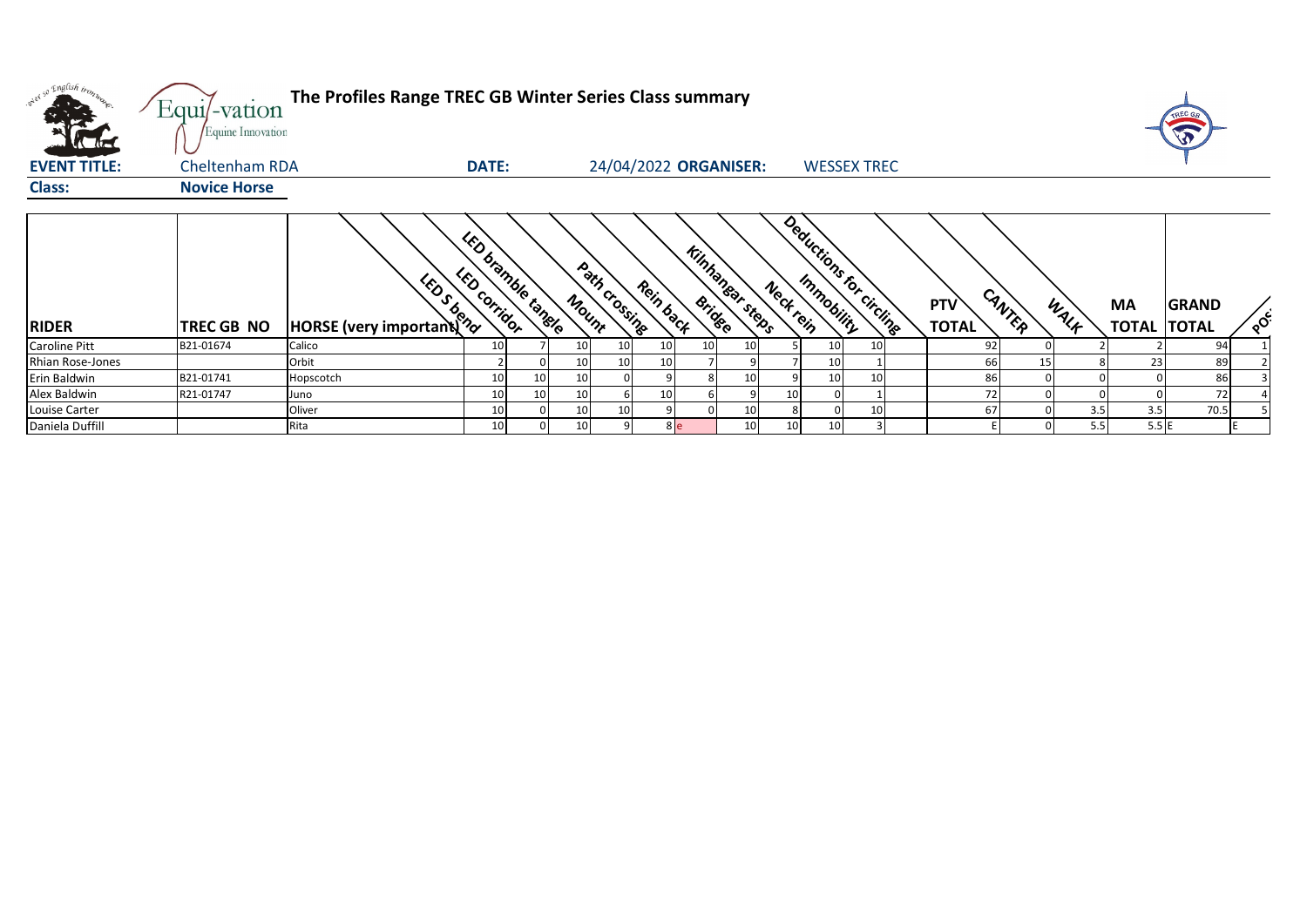| what so English trong   | Equi/-vation<br>Equine Innovation | The Profiles Range TREC GB Winter Series Class summary |              |                        |                       |            |            |                       |                |                 |                          |    |                            |        |      |                           | TREC G<br>W                  |          |
|-------------------------|-----------------------------------|--------------------------------------------------------|--------------|------------------------|-----------------------|------------|------------|-----------------------|----------------|-----------------|--------------------------|----|----------------------------|--------|------|---------------------------|------------------------------|----------|
| <b>EVENT TITLE:</b>     | Cheltenham RDA                    |                                                        | <b>DATE:</b> |                        |                       |            |            | 24/04/2022 ORGANISER: |                |                 | <b>WESSEX TREC</b>       |    |                            |        |      |                           |                              |          |
| <b>Class:</b>           | <b>Newcomer</b>                   |                                                        |              |                        |                       |            |            |                       |                |                 |                          |    |                            |        |      |                           |                              |          |
| <b>RIDER</b>            | <b>TREC GB NO</b>                 | Rein back<br>HORSE (very important)                    | Neck rein    | <b>Kinhanear steps</b> | <b>Bramble tangle</b> | Lea brides | Led s bend | Mount                 | Path crossing  | Immobility      | Deductions for Circlines |    | <b>PTV</b><br><b>TOTAL</b> | CANTER | WALK | <b>MA</b><br><b>TOTAL</b> | <b>GRAND</b><br><b>TOTAL</b> | $\delta$ |
| <b>Rhian Rose-Jones</b> |                                   | Orbit                                                  |              | 10                     | 10 <sup>1</sup>       | 10         | 10         |                       |                | 10 <sup>1</sup> | 10                       |    | 85                         | 15     |      | 24                        | 109                          |          |
| <b>Helen McGuigan</b>   |                                   | <b>Boris</b>                                           |              | 10                     |                       | 10         | 10         | 10                    | 10             |                 | 10                       |    | 93                         |        | 1.5  | 1.5                       | 94.5                         |          |
| <b>Caroline Pitt</b>    | B21-01674                         | Calico                                                 | 10           |                        |                       | 10         | 10         |                       |                |                 | 10                       |    | 78                         |        | 1.5  | 1.5                       | 79.5                         |          |
| <b>Erin Baldwin</b>     | B21-01741                         | Hopscotch                                              |              | 10                     |                       | 10         | 10         |                       |                |                 | 10                       | 10 | 75                         |        |      |                           | 75                           |          |
| <b>Louise Carter</b>    |                                   | Oliver                                                 |              |                        |                       | 10         | 10         |                       | 10             |                 |                          |    | 70                         |        | 1.5  | 1.5                       | 71.5                         |          |
| <b>Alex Baldwin</b>     | R21-01747                         | Juno                                                   |              |                        |                       | 10         | 10         | 10                    |                |                 | 10                       |    | 70                         |        |      |                           | 70                           |          |
| Daniela Duffill         |                                   | Rita                                                   |              |                        |                       | 10         | 10         |                       |                |                 | 10                       |    | 66                         |        |      |                           | 66                           |          |
| <b>Sally Ashwin</b>     |                                   | Muppet                                                 |              |                        |                       |            |            |                       |                | 10              | 10                       |    | 59                         |        |      |                           | 59                           |          |
| <b>Sheila Jones</b>     |                                   | Aro                                                    |              |                        |                       |            | 10         |                       | 0 <sub>e</sub> |                 |                          |    |                            |        |      |                           | 0E                           |          |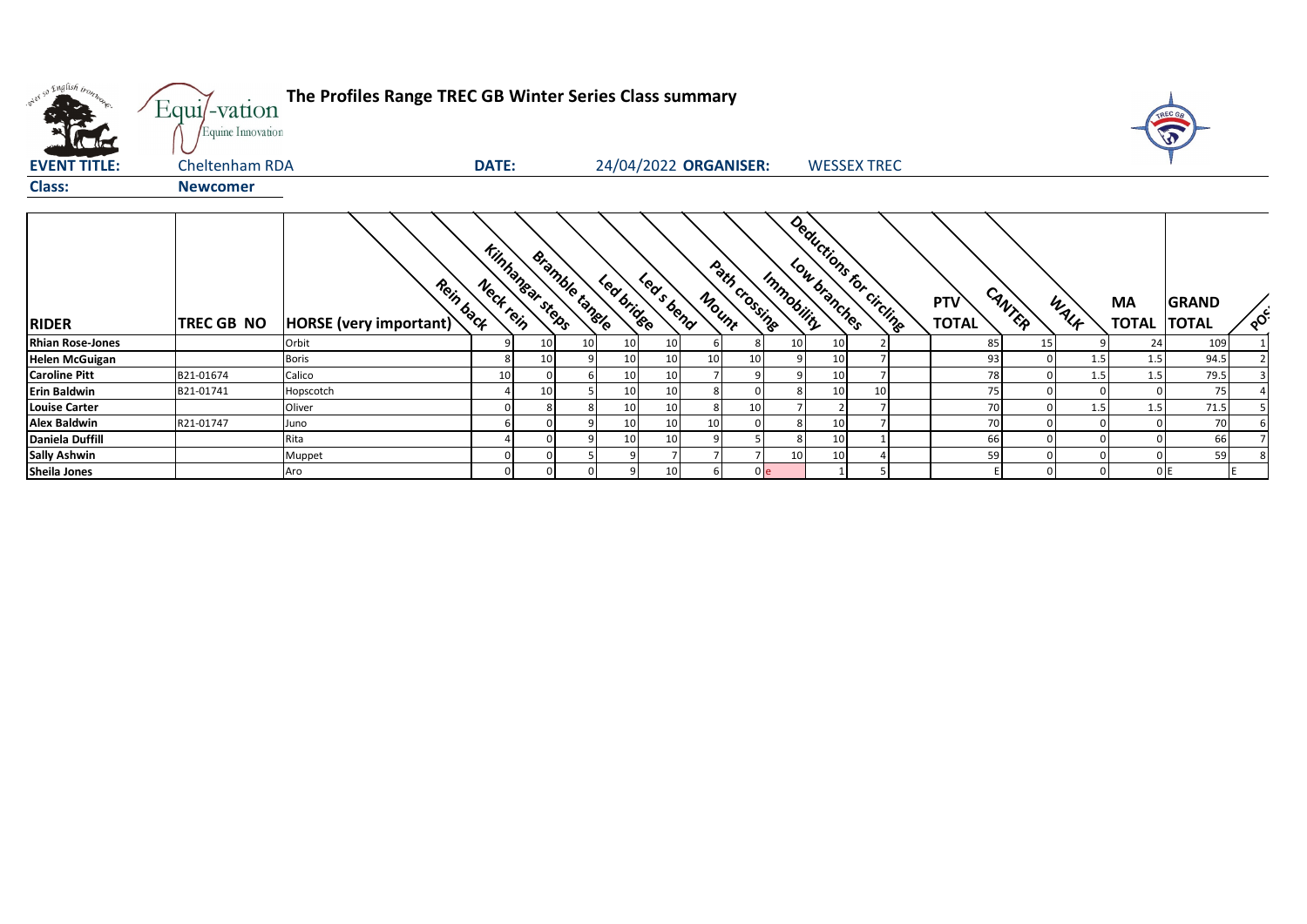| TREC GB             |                | <b>TREC GB Winter Series Class summary</b> |              |                                         |    |                       |               |                       |                 |                          |    |                               |      | TREC GA<br>$\mathbf{\hat{v}}$ |                              |          |
|---------------------|----------------|--------------------------------------------|--------------|-----------------------------------------|----|-----------------------|---------------|-----------------------|-----------------|--------------------------|----|-------------------------------|------|-------------------------------|------------------------------|----------|
| <b>EVENT TITLE:</b> | Cheltenham RDA |                                            | <b>DATE:</b> |                                         |    | 24/04/2022 ORGANISER: |               |                       |                 | <b>WESSEX TREC</b>       |    |                               |      |                               |                              |          |
| <b>Class:</b>       | $X_1$          |                                            |              |                                         |    |                       |               |                       |                 |                          |    |                               |      |                               |                              |          |
| <b>RIDER</b>        | TREC GB NO     | S bend<br><b>HORSE</b> (very important)    | Low branches | Led rise sone handed<br>Fallen branches |    | Rein back             | <b>Bridge</b> | <b>Bramble tangle</b> | Immobility      | Deductions for circlings |    | CANTER<br>PTV<br><b>TOTAL</b> | WALF | <b>MA</b><br><b>TOTAL</b>     | <b>GRAND</b><br><b>TOTAL</b> | $\delta$ |
| Helen McGuigan      |                | <b>Boris</b>                               |              | 10                                      |    |                       |               | 10 <sup>1</sup>       | 10<br>10        | 10                       | 10 | 92                            |      |                               | 92                           |          |
| Caroline Pitt       | B21-01674      | Calico                                     |              |                                         | 10 |                       |               | 10 <sup>1</sup>       | 10              | 10                       |    | 84                            |      |                               | 84                           |          |
| Erin Baldwin        | B21-01741      | Hopscotch                                  |              | 10                                      |    |                       |               | 10                    | 10<br>10        |                          |    | 79                            |      |                               | 79                           |          |
| Alex Baldwin        | R21-01747      | Juno                                       |              | 10                                      |    |                       | 10            |                       | 10              |                          | 10 | 73                            |      |                               | 731                          |          |
| Sheila Jones        |                | Aro                                        |              |                                         |    |                       |               |                       | 10              |                          | 10 | 73                            |      |                               | 73                           |          |
| Jayne Davies        |                | <b>Black Jack</b>                          |              | 10                                      |    |                       |               | 10                    | 10<br>10        |                          |    | 67                            |      |                               | 67                           |          |
| Sally Ashwin        |                | Muppet                                     |              |                                         |    |                       |               |                       | 10 <sup>1</sup> | 10                       |    | 59                            |      |                               | 59                           |          |